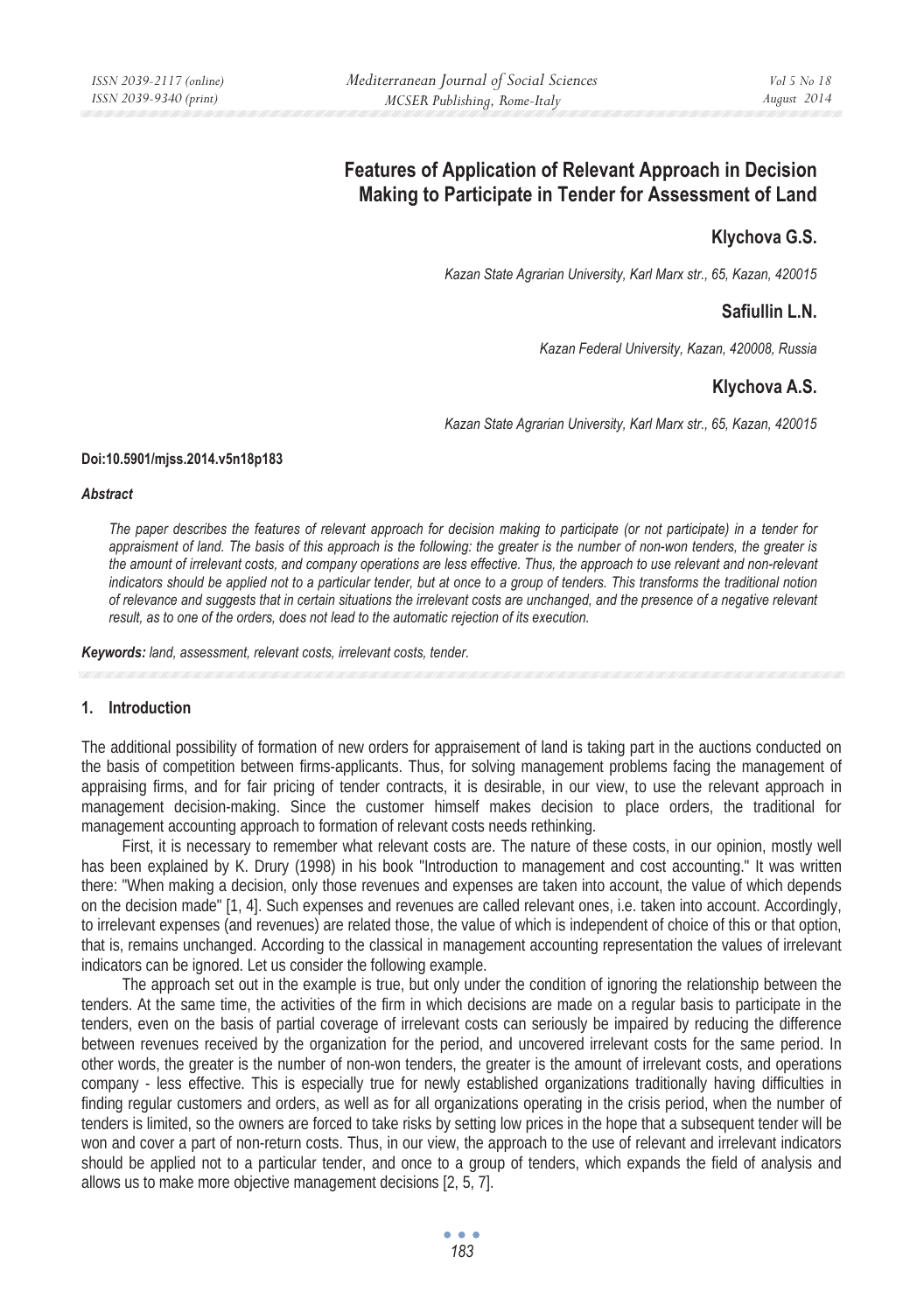| ISSN 2039-2117 (online) | Mediterranean Journal of Social Sciences | <i>Vol</i> 5 No 18 |
|-------------------------|------------------------------------------|--------------------|
| ISSN 2039-9340 (print)  | MCSER Publishing, Rome-Italy             | August 2014        |

The above approach to group analysis of tenders transforms traditional ideas regarding interpretation of the results based on relevance and suggests that in certain situations irrelevant costs are changed, and the relevant negative result on one of the orders does not lead to automatic rejection of its execution. Here is the example.

The management of "Appraiser" JSC organization applies for participation at once in two tenders, though internal resources of the organization (number of appraisers, amount of current assets, etc.) are sufficient for only one order. Thus, the management hopes, on the one hand, to increase the chances of getting the order, on the other hand - if it wins one of the tenders - supposes to abandon the other tender, considering the applications for which will take longer time. In such circumstances, the formation of irrelevant information, to exclude it from analysis, should be done not according to one, but to two orders, with either one or none of the tenders will be won. Let us consider both.

**Table 1:** Effectiveness analysis of allocation of orders to participate in tenders, which is performed on the basis of relevant approach in management

|                                                         | tender $N2$ 1, th. rub. |                           | Tender number 2, th. rub. |                    |
|---------------------------------------------------------|-------------------------|---------------------------|---------------------------|--------------------|
| Indicators                                              | Relevant                | Irrelevant                | Relevant                  | Irrelevant         |
| Cost item 1                                             |                         |                           |                           |                    |
| Cost item 2                                             |                         |                           |                           |                    |
| Cost item 3                                             |                         |                           |                           |                    |
| Cost item 4 - irrelevant costs of order 1 (see point 2) |                         |                           |                           |                    |
| 2. Total costs                                          |                         | $2\Sigma_{\rm H}$         |                           | $4\sum_{H} 1.2$    |
| result                                                  |                         | Abandonment of the tender |                           | Winning the tender |

Let us consider a situation, where "Appraiser" JSC company does not win in any of the tenders, or for any reason withdraws both the applications, either on the results of analysis given in Table 1 initially refuses to participate in tenders. In these cases, it is impossible to compensate irrelevant costs, therefore their value for each of the tenders remain unchanged - at the level of  $2\sum_{n=1}^{\infty}$ . Thus, irrelevant costs behave according to classical approach to the definition of relevance essence. But the principle of unchangability of irrelevant costs ceases to operate at the time of appearance of the new (third) tender, which can compensate the earlier costs in amount of  $4\sum_{n=1}^{12}$ , and cover the own relevant and irrelevant costs.

Thus, as in the previous situation, we are talking about the need to win the tender, the revenue from implementation of which will eventually pay back all the earlier costs. From this perspective, it can be stated that there is a critical amount of accumulation of irrelevant costs, even when the desired order in the most ideal conditions of implementation will not be able to offset all previously made costs, for the accumulation of irrelevant costs is the trend that cannot be reversed by one order. To track this trend, one can apply the formula:

$$
K_{H3} = \sum_{H} \cdot (\sum_{p} + \sum_{H})
$$

(1)

Where K $_{H3}$  - irrelevant cost factor in the range of 0 to 1,  $\sum_{H}$  - the total amount of irrelevant costs for the period;  $\sum_{H}$ the total amount of relevant costs for the period, excluding not won tenders.

The obtained coefficient of irrelevance for the value of "0" indicates that to get the tenders, organization does not carry out any preliminary costs, i.e. it is the effective expenditure of resources or there were no lost tenders at all; for value of "1" the irrelevant costs become absolute, that is, inefficient operation of the company. This ratio can be calculated for any period and on any date, provided that there is a tender, in which the organization is involved. Correlating the obtained for the same time intervals factors one may make conclusions about effectiveness of administrative decisions made by management.

When the index tends to unit, the organization has the possibility associated with transition to a new, more expensive level of orders execution. In this case, along with the coefficient of irrelevant costs it is also necessary to apply the profitability ratio of tenders, which is calculated as the ratio of income (revenue) to the amount of relevant and irrelevant costs. Thus, in Table 3 tender № 1 allowed us to get income of 90 thou rubles, tender number 2 - 520 thou rubles. For this, coefficient of irrelevant costs of tender number 2 is: K $_{H3}$  = 710 (100 + 710) = 0.87, which is higher than the similar indicator calculated for tender number one, the irrelevant costs and imputed loss of which were included in the cost of tender number 2 . However, the profitability ratio of tenders indicates that the implementation of loss-making order was not a mistake:

 $K_{\text{per 1}} = 90$ : (100 + 350) = 0,2, or 20%.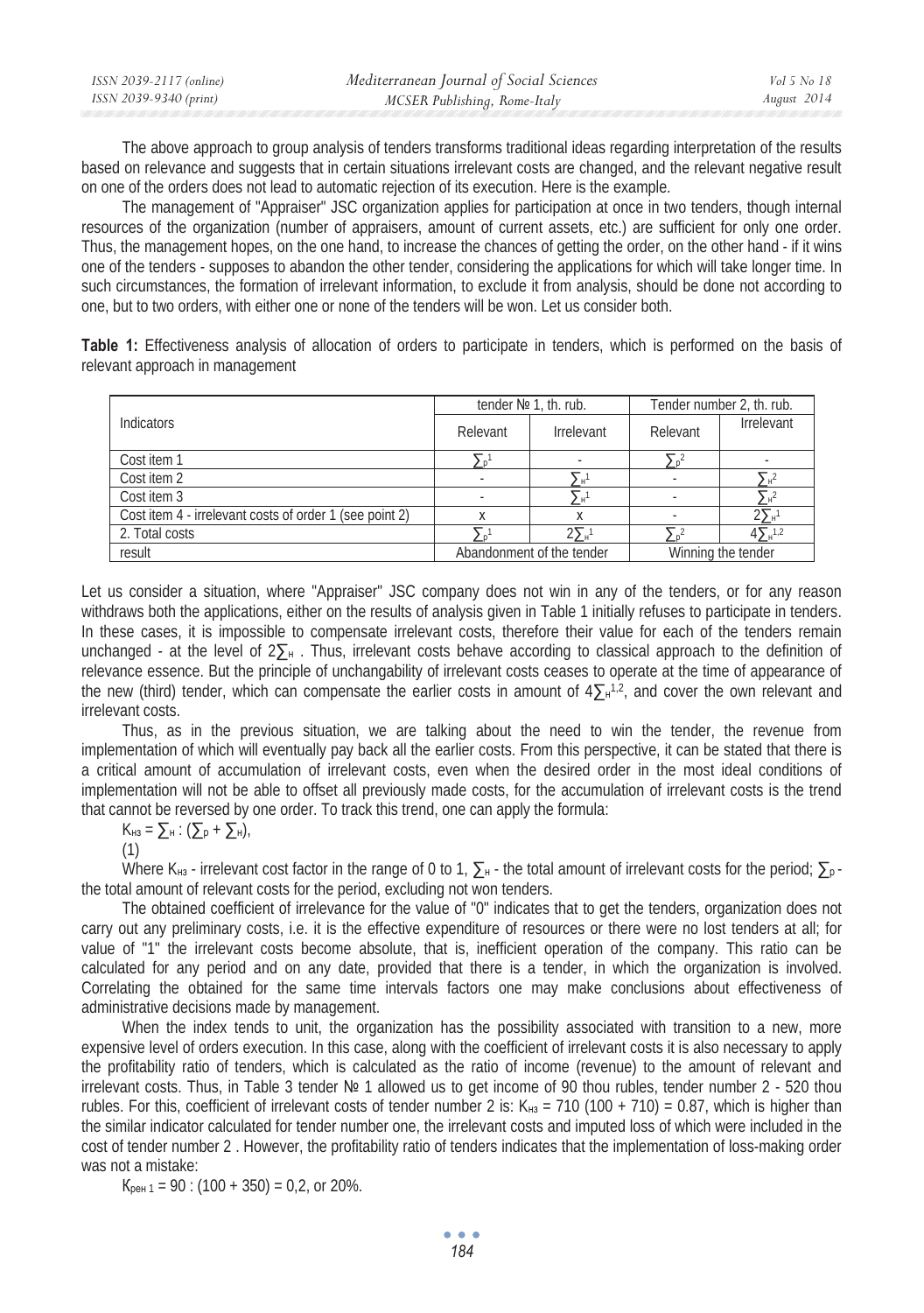$K_{\text{neu }2} = 520$  : (100 + 710) = 0.642, or 64.2%.

Thus, the profitability of tender number 2 even with taking into account the cost of tender  $\mathbb{N}^2$  1 has increased by more than 40%, thus reducing the overall cost of non-return expenditures of organization from 350 thou rubles up to 290 thou rubles. Further, if the management of appraising company could find a few more orders, changing, thus, the tend to accumulate irrelevant costs and "output in plus " will be possible, i.e. profits from participation in implementation of orders obtained in tenders [4, 8, 11].

In our view, the organizations involved in a large number of tenders should allocate levels of orders execution, based on the volume and cost of work, and closely monitor so that the total irrelevant costs accrued for tenders of the same level, did not "pass" in the cost of orders of the next level. The reason is that the greater is the level of execution cost of order, the lower is the number of orders themselves at this level and so they are more important for the organization in terms of contribution to overall profits; and hence the influence of irrelevant cost factor increases. In other words, K<sub>Ha</sub> of the first level of 0.5 is not the same as K<sub>Ha</sub> of 0.5 of the third level. As for the last level of orders execution, the coefficient of irrelevance of more than 0.5, is generally not allowed to, because the next level, by which the non-return costs could be compensated does not exist, and the previous levels are not able to provide the necessary amount of revenue. From our experience of working in the field of appraising business, we have been developed the following gradation of levels of orders execution for tenders (Table 2).

| level of performance of order |           | Number of orders executed | maximum revenue |        |
|-------------------------------|-----------|---------------------------|-----------------|--------|
| amount in thou rubles         | gradation |                           | in thous, rub.  | in $%$ |
| Up to 50                      |           | 30                        | 1500            | 3,93   |
| From 50 to 100                |           |                           | 2200            | 5,76   |
| From 100 to 500               |           |                           | 4500            | 11.78  |
| From 500 to 2000              |           |                           | 10000           | 26.18  |
| From 2000 to 10000            |           |                           | 20000           | 52,36  |
|                               | Total     |                           | 38200           | 100.00 |

**Table 2.** Grouping of orders as to levels based on cost criterion

Thus, achieving the value "1" by coefficient of irrelevance (which means no orders) at the first level of their performance reduces revenue of the company by 3.93%. At the fifth level, represented only by two orders, the maximum allowed percent indicator is just over 50%, i.e. accumulation of irrelevant expenditures for the order with cost up to 10,000 rubles., can be covered by performance of the same second order. Let us specify that we mean maximum values of indicators.

The management of appraising company should analyze information about all tenders – by total participation in them and, first of all, to analyze the level and dynamics of prices offered by competitors [6, 9]. This will set out the best way to combine the mentioned relevant approach to the management of tender costs, setting the lower (breakeven) price limit and approach based on analysis of competitors' prices to ensure finding the upper limit. Within this price range for the organization "a room for maneuver" appears in terms of setting the final price level. The possibility to analyze competitors' prices appears during announcement of the results of tender, in which participants are given the announced prices and the place, which each of the participants took, and the first place is given to the winner. As a result, one can identify the approximate amount of discount that each of the participants is usually ready to give.

Let us consider a situation, in which a decision to participate in a particular tender and set a price for it is produced. Table 5 provides data on the costs associated with the execution of orders. We see that in terms of the level of resources spent the orders are not of the same type, i.e. among them may be the priority, which the appraising firm would like to get, and the others.

In the process of determining which of the tenders is a priority, and which can be ignored, it is necessary to take into account that irrelevant costs in the amount of  $6\Sigma$ HPZ thou rubles accumulated in three tenders are unchangable and should be covered by one of the tenders.

As for the value of relevant costs, they are specific for each of the tender due to different geographical location, amount of works executed, distance from city and other factors, and therefore will be the basis for pricing. It is necessary to find the marginal income rate (see formula (2)), representing the difference between the estimated cost of the order and the level of relevant costs [3, 10].

((B<sup>i</sup> –discount<sup>i</sup>) - ∑P3<sup>i</sup>) – 6∑HPZ = MD<sup>i</sup> – 6∑HP3 = P<sup>i</sup>  $(2)$ 

where  $B$  –the highest price of the order (excluding VAT) set by the organizer of the tender; ( $B$  –discount) – the estimated price of the order (excluding VAT), the claimed valuation firm in taking part in the tender; P3 – the value of